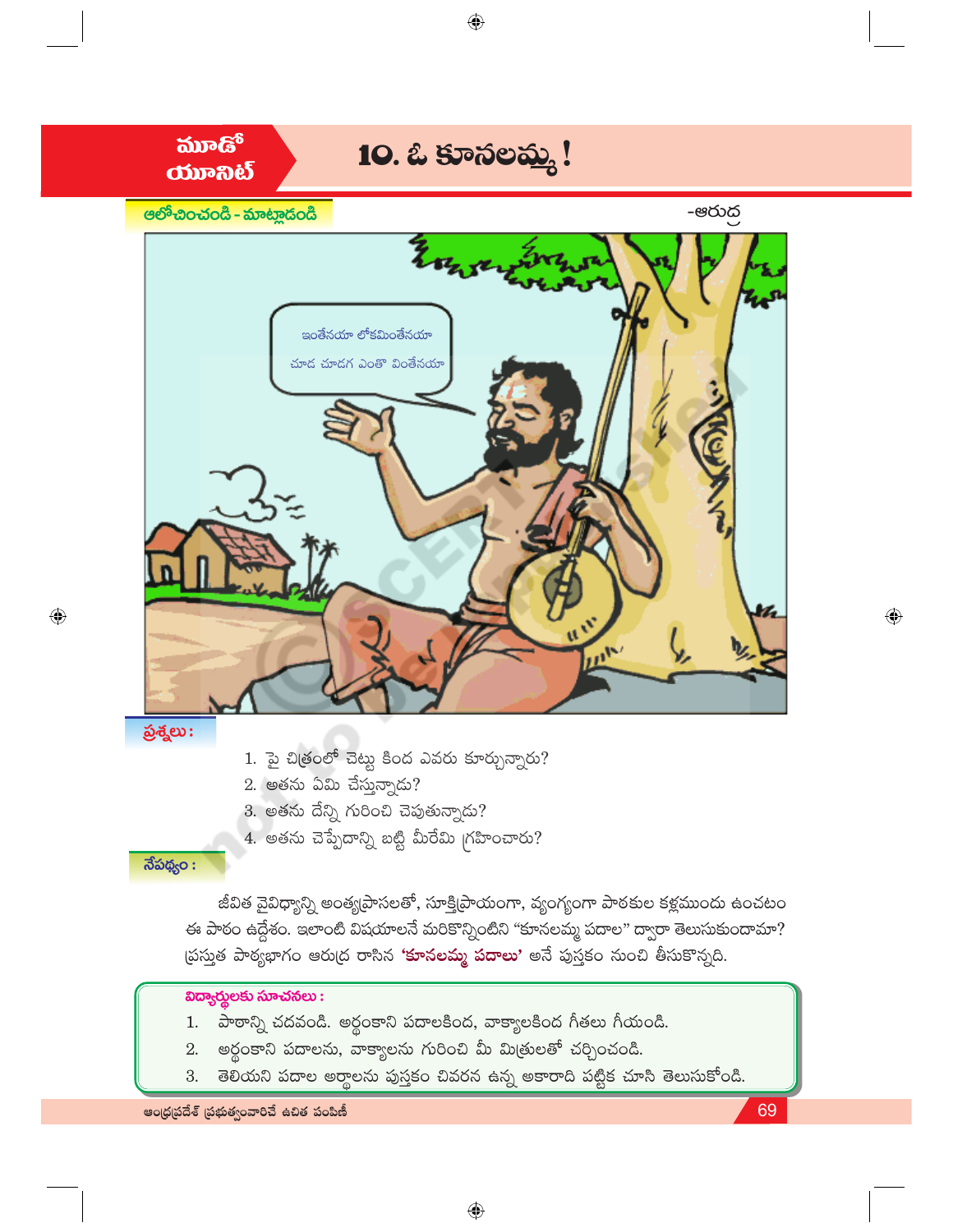

మనసు తెలుపని భాష మంచి పెంచని భాష ఉత్త సంద్రపు ఘోష ఓ కూనలమ్మ!

 $\bigoplus$ 

ఆశ పెరిగినవాడు అహము పెరిగినవాడు తనకు తానే కీడు ఓ కూనలమ్మ!

భాగవతమున భక్తి భారతములో యుక్తి రామకథయే రక్తి ఓ కూనలమ్మ!

పరుల తెగడుటవల్ల బలిమి పొగదుటవల్ల కీర్తి వచ్చుటకల్ల ఓ కూనలమ్మ!

అణువు గుండెను చీల్చి అమిత శక్తిని పేల్చి నరుడు తన్నున బాల్చి? ఓ కూనలమ్మ!

**REMARKAN** 

గుండెలో శూలమ్ము గొంతులో శల్యమ్ము కూళతో స్నేహమ్ము ఓ కూనలమ్మ!

జనులు నమ్మెడివరకు కనులు తెరవనివరకు వెలుగు నకిలీసరుకు ఓ కూనలమ్మ!

తీర్చినట్టి బకాయి తెచ్చిపెట్టును హాయి అప్పు మెడలో రాయి ఓ కూనలమ్మ!

కూరుచుండిన కొమ్మ కొట్టుకొను వాజమ్మ హితము వినడు కదమ్మ ఓ కూనలమ్మ!

 $\bigoplus$ 

సర్వజనులకు శాంతి స్వస్తి, సంపద, <mark>క్రాంతి</mark> నే కోరు విక్రాంతి ఓ కూనలమ్మ!

ш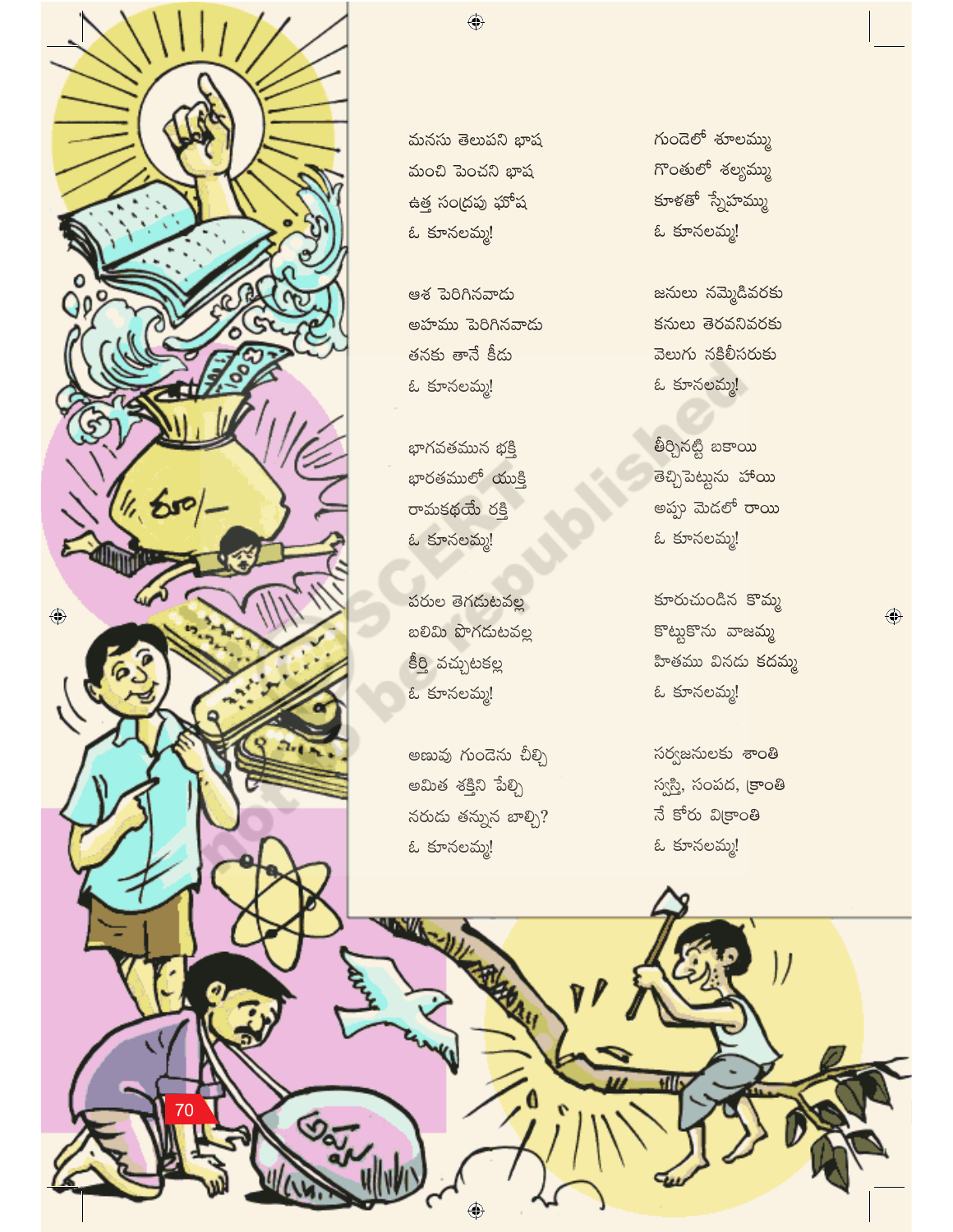|  |              | కవి పలిచయం                                          |
|--|--------------|-----------------------------------------------------|
|  | పేరు         | : భాగవతుల సదాశివశంకరశా్స                            |
|  | కలంపేరు      | ఆరు(ద                                               |
|  | కాలం         | 1925-1998                                           |
|  | జన్మస్థలం    | విశాఖపట్టణం.                                        |
|  | రచనలు        | :     త్వమేవాహం, సినీవాలి, కూనలమ్మ పదాలు, ఇంటింటి   |
|  |              | పజ్యాలు, శుద్ధమధ్యాక్కరలు, గాయాలు – గేయాలు,         |
|  |              | సమగ్రాంధ్ర సాహిత్యం మొగ                             |
|  | ఫ్రరస్మారాలు | 1985లో ఆంధ్ర విశ్వవిద్యాలయం"కళా[పపూర్ణ"             |
|  |              | (గౌరవ "దాక్టరేట్") పట్టాన్ని వీరికి (పదానం చేసింది. |

#### **ಭೌನಂ:**

 $\bigoplus$ 

- భాష అనేది మనసులోని భావాన్ని తెలియజేయాలి. మంచిని పెంచాలి. అలా చేయలేకపోతే అది 1. వట్టి సముద్రపు హెూరు లాగా అర్థంలేనిది అవుతుంది.
- 2. ఆశలు ఎక్కువైనవాదు, అహంకారం పెరిగినవాదు, తనకు తానే చెడిపోతాదు.
- భాగవతంలో భక్తి, భారతంలో యుక్తి (ఉపాయం), రామాయణంలో రక్తి (అసురాగం) ఉంటాయి. 3.
- 4. ఇతరులను విమర్శించడంవల్ల, తన బలాన్ని పొగడుకోడంవల్ల మంచిపేరు రాదు.
- మానవుడు తన మేధతో అణుపరిశోధన చేశాదు. అందులోని గొప్ప శక్తిని కనిపెట్తాడు. కాని 5. దాన్ని స(క్రమంగా వినియోగించుకోకపోతే అతనికే ముప్పు వస్తుంది.
- 6. చెడ్డవాడితో స్నేహం గుండెలో గుచ్చుకున్న ఈటె వంటిది; గొంతులో అద్దపడ్డ ఎముకవంటిది. ఎప్పుడూ ఇబ్బంది పెడుతుంది. కనుక చెడ్డవాడితో స్నేహం తగదు.
- 7. [పజలు నమ్మేవరకు, ఆ స్బృహ రానంతవరకు జ్ఞానం నకిలీ సరుకులా చెలామణి అవుతుంది.
- 8. అప్పు మెడకు తగిలించుకున్న బండరాయివంటిది. అప్పు తీర్చివేస్తే మనసు (పశాంతంగా සංහාංයි.
- మంచి చెబితే మూర్ఖదు వినదు. తాను కూర్చున్న కొమ్మను తానే నరుక్కుంటాదు. 9.
- 10. (పజలందరికీ శాంతి, సంపద, ఊరట, (పగతి కలగాలని నేను కోరుకుంటాను.



### I. හිතියි - කිංහලයියි o



- 1. కూనలమ్మ గేయం ద్వారా "ఆరుద్ర" మనకు ఏం తెలుపుతున్నారు?
- $2.$  ఈ గేయంలో నీకు నచ్చిన భాగం ఏది? ఎందుకు?
- 3. కూనలమ్మ గేయాన్ని రాగంతో అభినయిస్తూ పాడండి.
- 4. కూనలమ్మ గేయంమీద మీ అభి[పాయాన్ని చెప్పండి.
- 5. ఆరు(ద "కూనలమ్మ" పదాలు రాయడంలో ఉద్దేశ్యం ఏమై ఉంటుంది?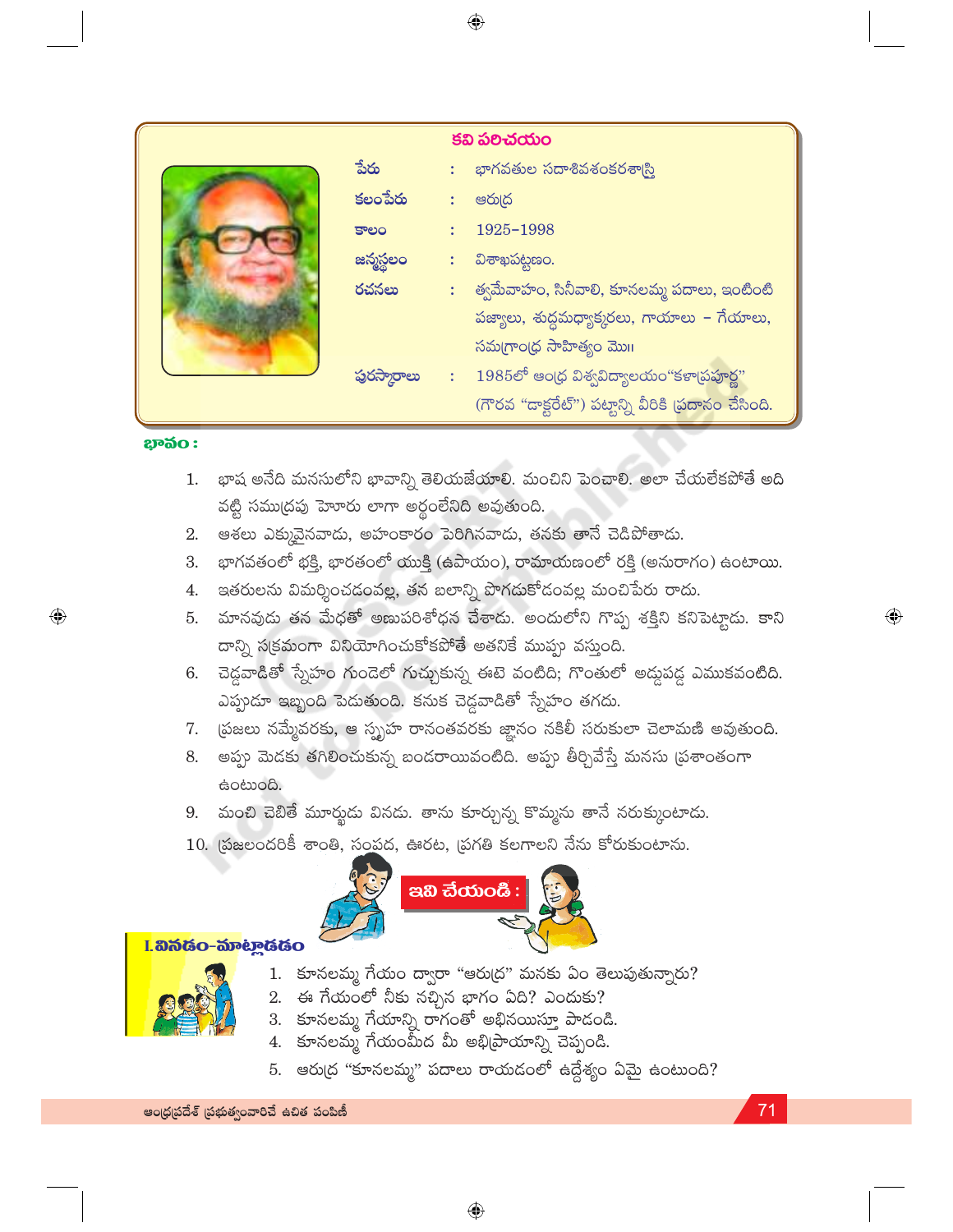## II. ಬೆದೆನಡೆಂ - ರಾಯೆಡೆಂ

# 1. కింది పేరాను చదవండి. ఒక్కొక్క వాక్యానికి రెండేసి (పశ్నలను తయారుచేయండి.

 $\bigoplus$ 

చెడ్డవాకృతో స్నేహం గుండెలో గుచ్చుకున్న ఈటె వంటిది. అప్పు మెడకు తగిలించుకున్న బందరాయి వంటిది. అప్పును తీర్చివేస్తే మనసు (ప్రశాంతంగా ఉంటుంది. మూర్హుడు, మంచి చెబితే వినడు; తాను కూర్చున్న కొమ్మను తానే నరుక్కుంటాడు.

ఉదా : వాక్యం : చెడ్డవాళ్ళతో స్నేహం గుండెలో గుచ్చుకున్న ఈటెవంటిది. 1. (పశ్న : ఎవరితో స్నేహం గుండెలో గుచ్చుకున్న ఈటెవంటిది? 2. (పశ్న : చెడ్డవాళ్ళతో స్నేహం ఎటువంటిది? 6. (పశ్న  $\ddot{\cdot}$ 7. (పశ్నలు : 8. [పశ్న 2. కూనలమ్మ పదాలలో భాష-ఘోష ; వాదు – కీదు ఇలాంటి [పాసపదాలు ఉన్నాయి.

పాఠం చదవండి.ఇలాంటి (పాస పదాలు రాయండి.

3. కింది పదాలు చదవండి. వీటిని సరిగా రాస్తే పాఠంలోని ఒక భాగం అవుతుంది. సరిచేసి రాయండి.



 $\textcolor{black}{\textcircled{\small\textrm{-}}}$ 

|              |  |  | తనకు ఓ్కూనలమ్మ అహం వాడు తానే ఆశ్ పరిగిన వాడు |  |
|--------------|--|--|----------------------------------------------|--|
| పెరిగిన కీడు |  |  |                                              |  |

4. చిత్రం చూడండి దీనికి చెందిన వాక్యాలు పాఠంలో ఎక్కడ ఉన్నాయి? వాటిని రాయండి.

ఆంధ్రప్రదేశ్ (పభుత్వంవారిచే ఉచిత పంపిణీ

 $\bigoplus$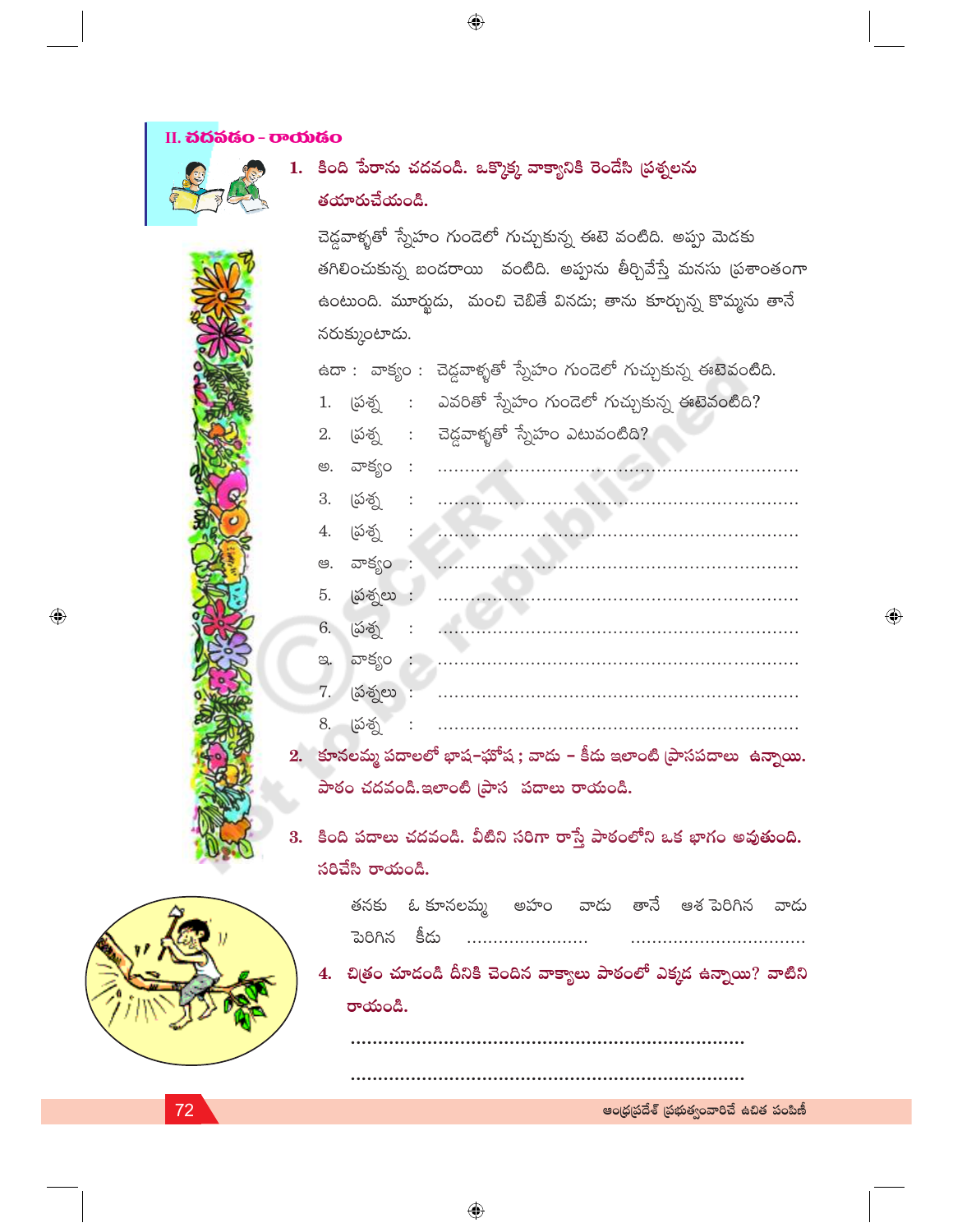

# 1. కింది ప్రశ్నలకు ఆలోచించి జవాబులు రాయండి

- అ. కీర్తి గడించాలంటే ఏం చేయాలి? చరిత్రలో కీర్తి నార్జించినవారెవరు?
- ఆ. అప్పు ఎందుకు చేస్తారు? అప్పు చేయటంవల్ల ఎలాంటి ఇబ్బందుల్ని ఎదుర్కొంటారు?
- ఇ. మంచివారితోనే ఎందుకు స్నేహం చేయాలి?
- ఈ. మూర్ఖలు అని ఎవరిని అంటారు? వాళ్ళ స్వభావం ఎలా ఉంటుంది?
- ఉ. [పజలందరూ ఎలా ఉండాలని కవి కోరుకొన్నారు? ఎందుకు?
- ఊ. కింది వాక్యాలు / సామెతలు చదవండి. పాఠంలో వీటికి సంబంధించిన పాదాలు ఏవో రాయండి. రెండింటికీ మధ్య ఉండే తేడాను పోల్చండి.
	- \* భాషకు భావం (పాణం లాంటిది.
	- $\star$  దురాశ దుఃఖానికి చేటు !
	- $*$  దుష్టులకు దూరంగా ఉండాలి.
- $2.$  వ్యాసరూప సమాధాన (పశ్నలు :

# కింది అంశాన్ని సరైన కారణాలతో వివరించండి.

- అ. ఆశలు ఉండడం మానవులకు సహజం. ఐతే అదుపు తప్పిన ఆశలవల్ల అశాంతి కలుగుతుంది. ఎందుకంటే .................................
- ఆ. ఇతరులను విమర్శించడం, మనను మనం పొగదుకోవడం మంచివి

#### **IV. ನದಚೌಲಂ**

 $\bigcirc$ 

# 1. కింది పదాలను జతపరచండి. వాక్యాలుగా రాయండి.

|   | 7              | 7 |    |    |
|---|----------------|---|----|----|
|   |                |   |    | ä  |
| k |                |   |    |    |
| ۵ | $\overline{a}$ |   |    | ho |
|   |                |   | 12 |    |
|   | 13             |   |    |    |

|  |  | 4.                                                                                                                                                                |
|--|--|-------------------------------------------------------------------------------------------------------------------------------------------------------------------|
|  |  |                                                                                                                                                                   |
|  |  | అ. భారతం () 1. భక్తి 1<br>ఆ. భాగవతం      () 2. శాంతి   2.<br>ఇ. రామాయణం ( ) 3. యుక్తి 3.<br>ఈ. సముద్రం     (     )  4. రక్తి<br><del>ఉ</del> . (పజలు () 5. ఘోష 5. |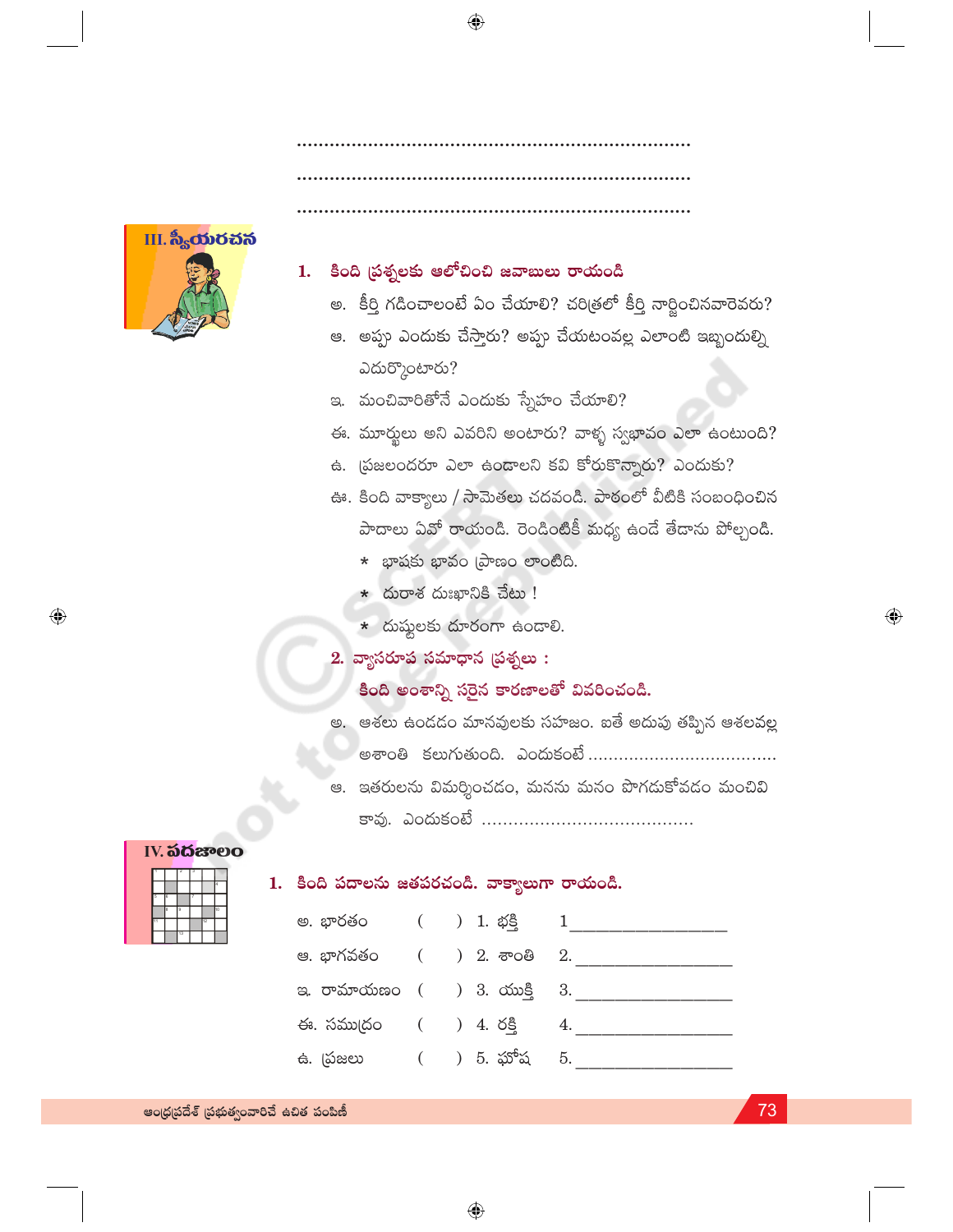|                                                                                |                                       |                                      |              |  | 2.  కింది వాక్యాలలోని గీతగీసిన పదాల అర్థాలతో వాక్యాలను తిరిగి రాయండి. |               |                                         |           |          |     |                       |  |
|--------------------------------------------------------------------------------|---------------------------------------|--------------------------------------|--------------|--|-----------------------------------------------------------------------|---------------|-----------------------------------------|-----------|----------|-----|-----------------------|--|
|                                                                                |                                       | అ.  భారతంలో యుక్తి ఉన్నది.           |              |  |                                                                       |               |                                         |           |          |     |                       |  |
|                                                                                |                                       | ఆ.   గొంతులో శల్యం అడ్డు తగిలింది.   |              |  |                                                                       |               |                                         |           |          |     |                       |  |
|                                                                                |                                       | ఇ. - చెడ్డవాళ్ళకు కీర్తి రావడం కల్ల. |              |  |                                                                       |               |                                         |           |          |     |                       |  |
|                                                                                |                                       |                                      |              |  | ఈ. మంచివాళ్ళు శ్రతువులకు కూడా కీదు చేయరు.                             |               |                                         |           |          |     |                       |  |
| ఉ. సింహం అహంకారంతో విచక్షణను కోల్పోయి కుందేలు మాటలను నమ్మింది.                 |                                       |                                      |              |  |                                                                       |               |                                         |           |          |     |                       |  |
| కింది పదాలను చూడండి. వాటికి ఒకటి రెండు అక్షరాలను చేరిస్తే  వ్యతిరేక భావం<br>3. |                                       |                                      |              |  |                                                                       |               |                                         |           |          |     |                       |  |
|                                                                                | వచ్చే పదాలుగా మారతాయి. వాటిని రాయండి. |                                      |              |  |                                                                       |               |                                         |           |          |     |                       |  |
|                                                                                |                                       | ఉదా : ధర్మం అధర్మం                   |              |  |                                                                       |               |                                         |           |          |     |                       |  |
|                                                                                | అ.                                    | <u>පිරි</u>                          | $\times$     |  |                                                                       |               |                                         |           |          |     |                       |  |
|                                                                                | ප.                                    | ಕಾಂತಿ                                | $\mathsf{X}$ |  |                                                                       |               |                                         |           |          |     |                       |  |
|                                                                                |                                       | ఇ. హితం x                            |              |  |                                                                       |               |                                         |           |          |     |                       |  |
|                                                                                |                                       | ఈ. నమ్మకం $\times$                   |              |  |                                                                       |               |                                         |           |          |     |                       |  |
|                                                                                |                                       | க். <b>மரூ</b> 60 x                  |              |  |                                                                       |               |                                         |           |          |     |                       |  |
|                                                                                | ఊ. శక్తి<br>$\times$                  |                                      |              |  |                                                                       |               |                                         |           |          |     |                       |  |
| పైన తెలిపిన పదం, దాని వ్యతిరేక పదం రెండింటినీ ఒకే వాక్యంలో ఉపయోగించి సొంత      |                                       |                                      |              |  |                                                                       |               |                                         |           |          |     |                       |  |
| వాక్యాలు రాయండి.                                                               |                                       |                                      |              |  |                                                                       |               |                                         |           |          |     |                       |  |
|                                                                                |                                       |                                      |              |  | 4.  కింది పదాలకు అదే అర్థం వచ్చే పదాలను పట్టికనుంచి రాయండి.           |               |                                         |           |          |     |                       |  |
| అ. కల్ల                                                                        |                                       |                                      |              |  | అ                                                                     | స             | త్యం                                    | గొ        | ప్ప      | ್ನೆ | రు                    |  |
| ఆ. కీర్తి                                                                      |                                       |                                      |              |  | တ္တ                                                                   | ಲ             | ಲ                                       | 3         | మై       | ၉၅  | నే                    |  |
| ఇ. నరుడు                                                                       |                                       |                                      |              |  | ము                                                                    | <u>క్ష్మి</u> | <u>చ్చి</u>                             | య్య       | ్రే      | మ   | $\breve{\mathcal{S}}$ |  |
| ఈ. సంపద                                                                        |                                       |                                      |              |  | మ                                                                     | ನಿ            | ಷಿ                                      | ము        | సి       | 8   | ము                    |  |
| ఉ. స్నేహం $\_$                                                                 |                                       |                                      |              |  | మా                                                                    | $\frac{5}{2}$ | <u>వు</u>                               | <u>దు</u> | <u>య</u> | శ   | ము                    |  |
|                                                                                |                                       |                                      |              |  | 5. కింది ప్రకృతి పదాలకు వికృతి పదాలను జతచేయండి.                       |               |                                         |           |          |     |                       |  |
|                                                                                |                                       | అ. కీర్తి                            |              |  |                                                                       |               | ఎ. బాస                                  |           |          |     |                       |  |
|                                                                                |                                       | ఆ. స్నేహం                            |              |  |                                                                       |               | బి. సత్తి                               |           |          |     |                       |  |
|                                                                                |                                       | ఇ. భాష                               |              |  |                                                                       |               | సి. నెయ్యం                              |           |          |     |                       |  |
|                                                                                |                                       | ఈ. శక్తి                             |              |  |                                                                       |               | డి. సంద్రం                              |           |          |     |                       |  |
|                                                                                |                                       | ఉ. సము(దం                            |              |  |                                                                       |               | ఇ. కీరితి                               |           |          |     |                       |  |
|                                                                                |                                       |                                      |              |  |                                                                       |               |                                         |           |          |     |                       |  |
|                                                                                |                                       |                                      |              |  |                                                                       |               | ఆంధ్రప్రదేశ్ (పభుత్వంవారిచే ఉచిత పంపిణీ |           |          |     |                       |  |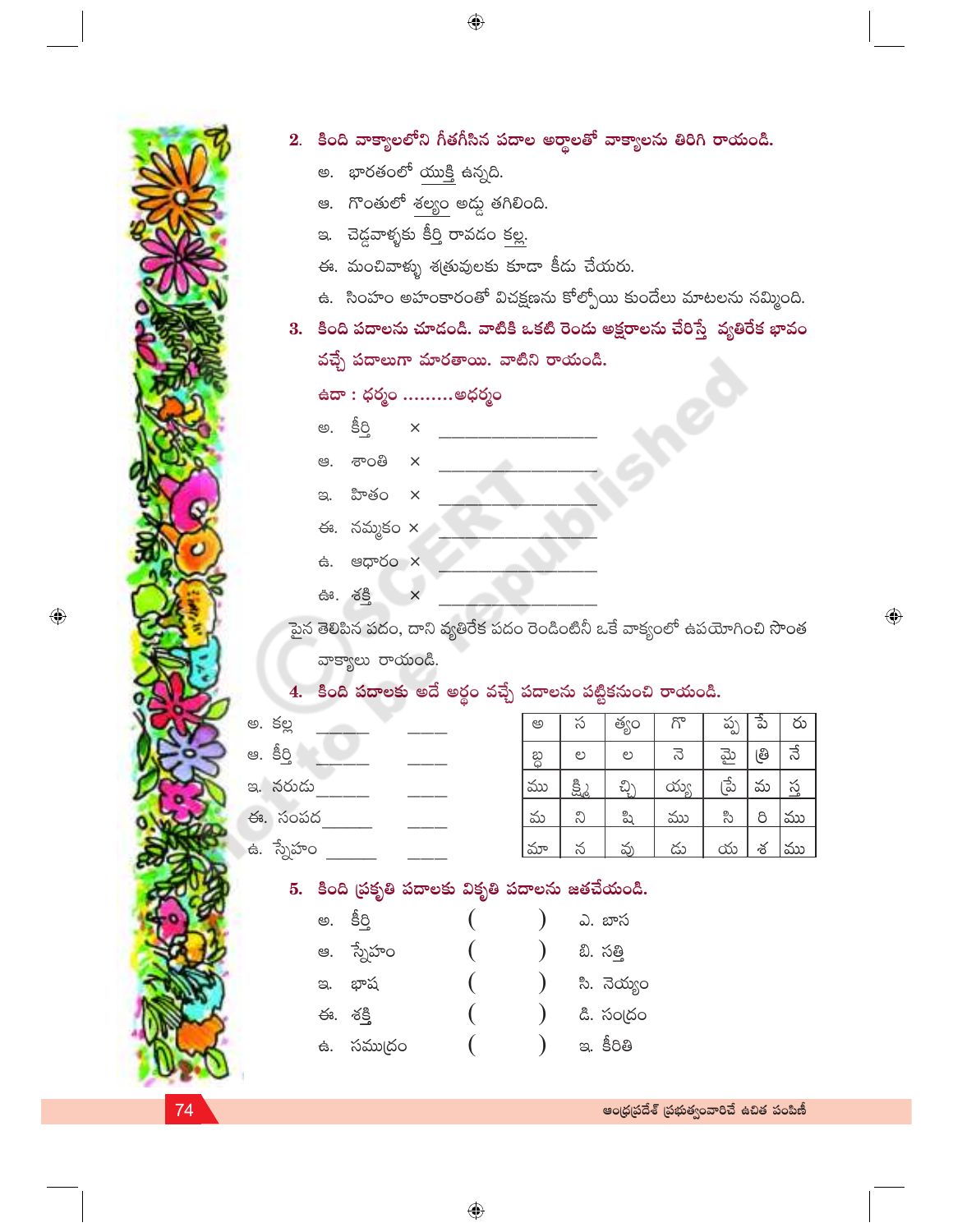

1. జట్టుపని : భాషకు భావం ముఖ్యం కదా! అట్లాగే దేనికి ఏది ముఖ్యమో ఆలోచించండి. వీటితో (పాస ఉండేలా గేయం / కవిత రాయండి.

 $\bigoplus$ 

ఉదా: మనిషికి మనసు ముఖ్యం.

- 2. కూనలమ్మ పదాలతో జనులందరికీ శాంతి, సంపద కావాలని కవి కోరారు కదా! దీన్నే ' 'సర్వేజనాః సుఖినో భవంతు'అంటారు. ఇది జరగడానికి మీరైతే ఏం చేస్తారు? ఊహించి రాయండి.
- 3. కూనలమ్మ పదాలకు అనుగుణంగా మంచి వాక్యాలు / సూక్తులు / నినాదాలు రాయండి.

# VI. อู้ชื่อจึ

 $\bigoplus$ 

- 1. మీ తరగతిలో ఈ పాఠాన్ని ఎవరు బాగా పాడగలరు?
- 2. మీరు చదివిన ఓ మంచి కవిత / గేయం ఎవరు రాశారు? అది మీకు ఎలా అనిపించింది?
- 3. భారతం, భాగవతం, రామాయణం కథలను తెలుసుకోండి. మీ మిత్రులకు చెప్పండి.

## VII. බැසිඡා **බහ**



- 1. గేయభావాలకు సరిపోయే కథలను సేకరించి రాయండి. వాటిని గోడపత్రికలో ప్రదర్శించండి.
- 2. ఆరు[ద రాసిన ఇతర కవితలను, పాటలను సేకరించండి. వాటిమీద మీ అభి[ప్రాయాలను రాయండి.
- 3. కూనలమ్మ పదాలకు అనుగుణంగా ఉండే సామెతలు సేకరించండి. చదివి వినిపించండి.

## VIII. **ಭಾ**ವನು ಗುರಿಂಬಿ ತೆಲುಸುకುಂದಾಂ



1. ఈ కింది పదాలను విడదీయండి. మార్పును గమనించండి. (అ) ఉదా: అత్యానందం = అతి + అనందం = (త్ +) ఇ + ఆ = యా  $(1)$  అత్యంతం  $=$  ........  $+$  ........... = . . . . . . . . . . . . . . . . . (ఆ) ఉదా: అణ్వర్టం = అణు + అ(స్తం = (ణ్ +) ఉ + అ = వ  $(2)$  గుర్వాజ్ఞ  $=$  ........  $+$ . . . . . . . . . . . . .  $=$ 

 $\bigoplus$